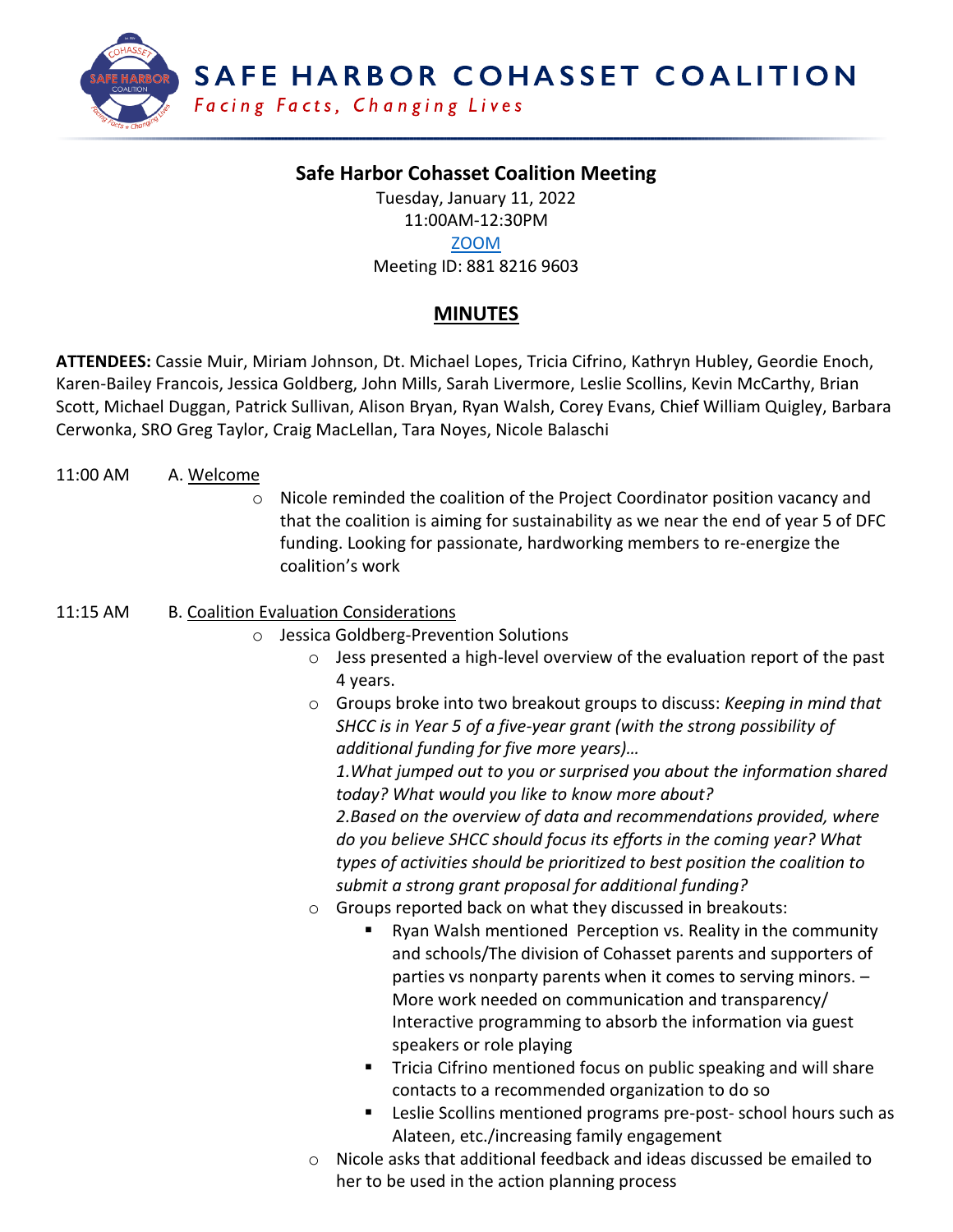o Nicole mentions that the ambassadors are focusing on 3 main projects for the remainder of the year: Samantha Skunk for March, Substance Panel Forum in April, Mental Health Awareness Event in May to address many of the ideas mentioned today.

### 12:00 PM C. Cohasset Middle School Pear Results

- o John Mills, CMS Principal
	- o Presented the results of the most recent PEAR Institute data collection: The HSA is a 61-question survey based on PEAR's Clover Model, which describes child and adolescent development as a holistic interaction between four core developmental needs: Active Engagement (engaging the world physically), Assertiveness (expressing voice and choice), Belonging (social connection and relationships) and Reflection (thought and meaning-making). Based on student responses, CMS socialemotional "portrait" of the unique strengths and challenges of our students. The HSA was administered to CMS student body in September. Parent community was notified and families had option to opt out.
- o Nicole mentioned that this is the exact example of pure collaboration. One sector of the coalition thinking of an idea to address our goals and taking the actionable steps to implement with little assistance from coalition staff. This is what we aim to see more of in the year and years to come as we aim for sustainability.

#### 12:15 PM D. Updates/Programs/Events

- CADCA Leadership Forum  $\rightarrow$  3 coalition members attending!!!
- Currently in Year  $5\rightarrow$  Time to reapply with active participation
- Author of Hey Kiddo coming March 30<sup>th</sup> → How can your department/organization get involved to advertise and get the community involved?
- Ideas for Drug Take Back Day April 23 $^{rd}$   $\rightarrow$  will be in contact with CPD

#### **!!ACTION ITEMS!!**

-Email Nicole feedback/ideas/actionable approaches from breakout groups -Spread word to neighbors/colleagues regarding new coalition membership and the Project Coordinator vacancy

-Brainstorm how your organization or department can involve Hey Kiddo (ie, book groups, sharing information, etc.)

#### 12:27 PM E. Adjourn Meeting

**Next Meeting: March 15, 2022**

#### **Hey Kiddo Event March 30, 2022 at 630PM**

**Information on National DEA Rx Take Back Day (April 23, 2022) is on the back. Information on National Prevention Week (May 2022) is on the back.**



Stay connected, become our friend on Facebook and Instagram – search "@safeharborcohasset" and make our website a favorite [www.safeharborcohasset.org](http://www.safeharborcohasset.org/)